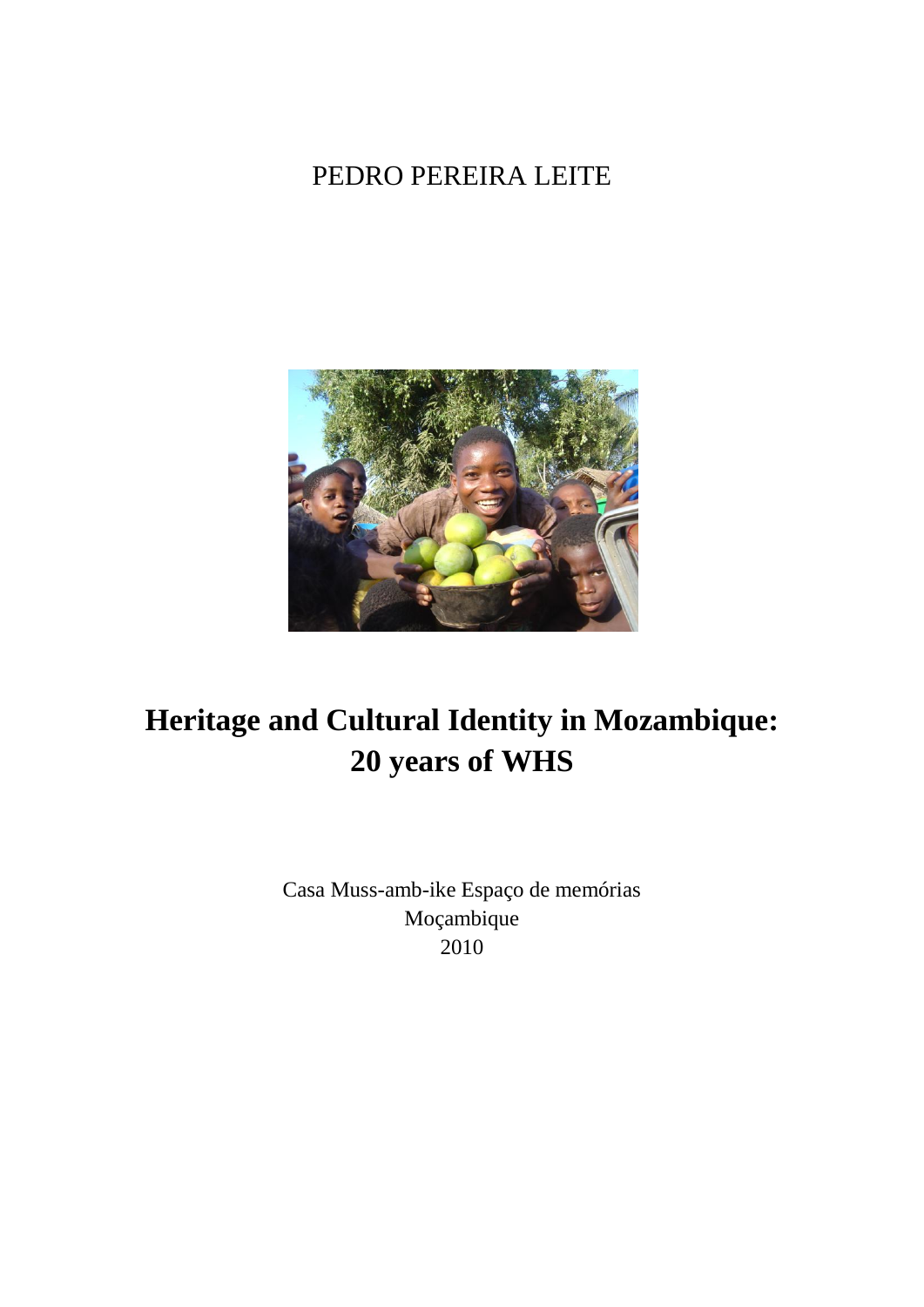# **Heritage and Cultural Identity in Mozambique: 20 years of WHS**

**Pedro Pereira Leite 1**

#### **Abstract**

This article show is the relation between the context and the evolution of the program of conservation of the Mozambique Island, with the necessity of a new paradigm in the conservation: the emergency of the social as a function of the conservation.

So far the conservation has been developed on the basis of a paradigm to reconstruct the old one. This paradigm has its roots in the past. We claim the inclusion of the dialogue and the participation of the community, as an activity incorporated in the conservation processes. How to do it?

#### **20 YEARS OF CONSERVATION IN MOZAMBIQUE ISLAND**

#### **(CASE SUTY OF A WHS)**

The Mozambique Island was classified as World Heritage site in the 15th Session of the Comity of the World-Heritage Site, (Cartago, December of 1991). The Justification of its classification is made on the basis of two criteria: Criteria IV and VI.

#### **The Emergency of a Significant Site**

The Mozambique Island, in the East African Coast , is became part of the commercial complex of the Indian See. It is the result of the contacts between the great cultural areas: the banto and the Indic cultures, and ,in XVI century, the Europeans. Feitorias cities were the places for where they drained mineral resources (essentially gold and silver from the mines of the Monomotapa), ivory and slaves. They were also points of contact of people, customs, to know.

The UNESCO classification recognizes that the Mozambique Island is a space where this diversity of living took place. And that's going on.

#### **The specificity of the site: the challenge of the Urban Conservation**

The Island of Mozambique expresses the tensions of the times. From the military function to the slavery field, the village is consolidating is urban form in function of is

 1 Pedro Pereira Leite (PhD in Museology) Professor Urban Heritage in Lusofona Lisbon Universtity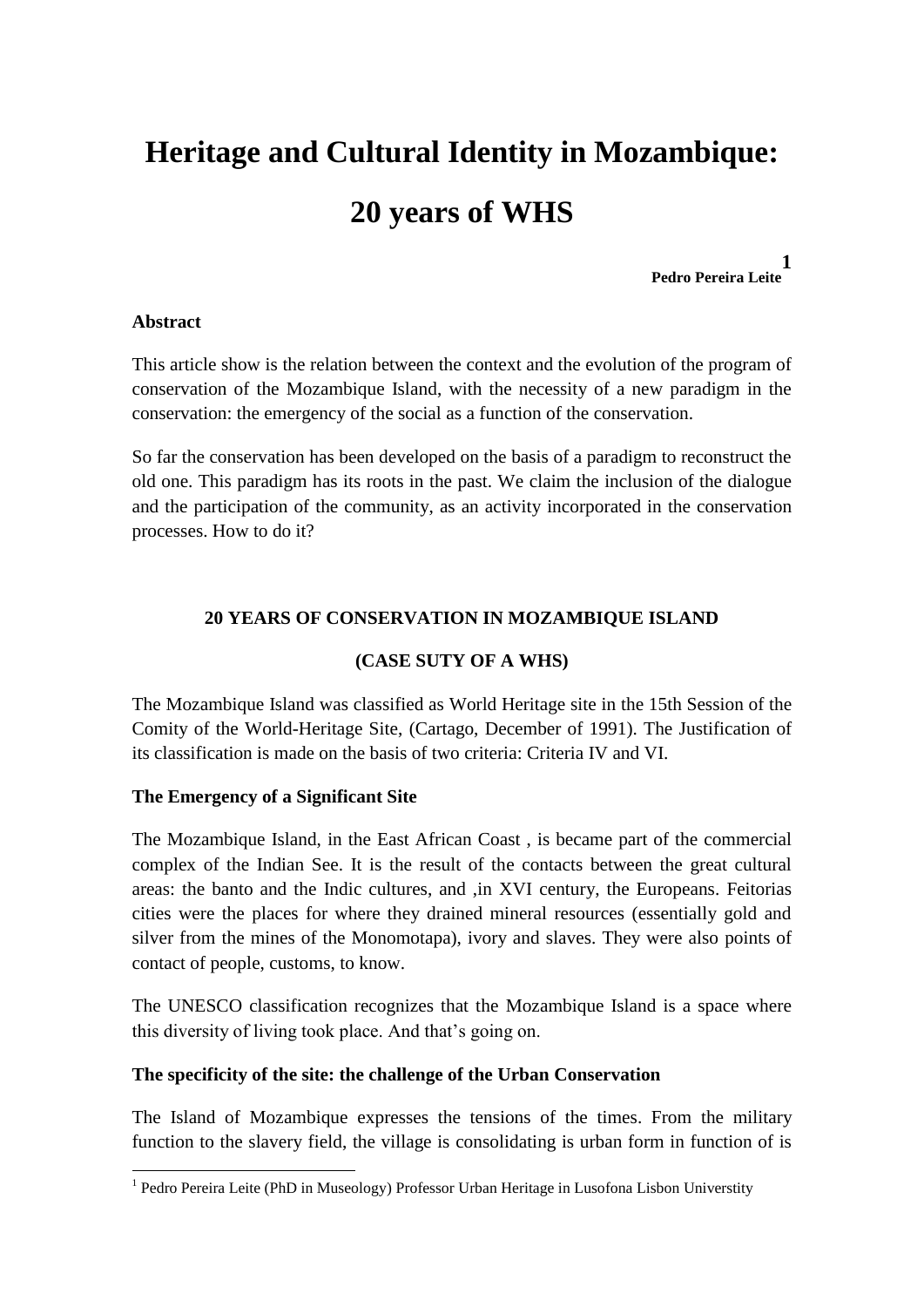activity. The city of Mozambique is a dual place. Constructed in coral rock and whitewash, with the techniques from India; The heat and the tropical moistness had taken to the construction aired residences. The interior patio, the watering hole are remarkable objects who testified a particular why ok life.

In odder hand the "Makuti"city, made of adobe, in the old quarries of the south, is the space of the Africans. It is there that we find all the commercial activity, the workstations and where e the majority of the population is concentrated.

Gradually lost its defensive and administrative vocation, during century XX , the city looks a new specialization. About the decades of 960, a tourist vocation was planed. The first shares of building conservation had been made. The wars suspend this effort.

The effort for rescue from the ruin, some personalities, added in the "Association of the Friends of the Mozambique Island", it starts to lobbing. The Report of the Viana de Lima Architect, elaborated in 1983 under request of Calouste Gulbenkian Foundation, and the international exposit "Save the Mozambique Island" in 1983 is just the beginning of a consensual movement of this singular site. And from that is conservation was ruled under standard values and techniques.

Without financial and techniques conditions to support the effort of investment in the Mozambique Island the international support from UNESCO was the main instruments for conservation. But the needs for financing are so great that just some efforts in basic infrastructures are made. The main recovery effort continues to be made by the residents, recouping the building for seasonal habitation, guest house or small business. The local authorities, without a social intervention, don't care to much in the process.

Several are the study missions; several are the considered programs of intervention. Inertia is however very strong. From 2000 UNESCO make use of a cabinet in the Island. In 2004 a Master Plan for the Urban Conservation is approved. In 2007 the works for conservation of São Sebastião Fortress are initiated. In 2009 was just the visible thing.

Which evaluation of 20 years of World Heritage Site we can do? Which values from urban conservation we added in the local heritage? Which dialog we have made between the experts and de local community?. How it is the Urban Conservation a value in the sustainable development?

#### **The specificity of the site and the UN Millennium Goals**

In 2000, the international cooperation for the development incorporated in the agenda de "Millennium Goals". They are eight pragmatic goals. They are the focus for the international cooperation. Mozambique is one of the poorest countries of the world and a privileged partner of the international cooperation.